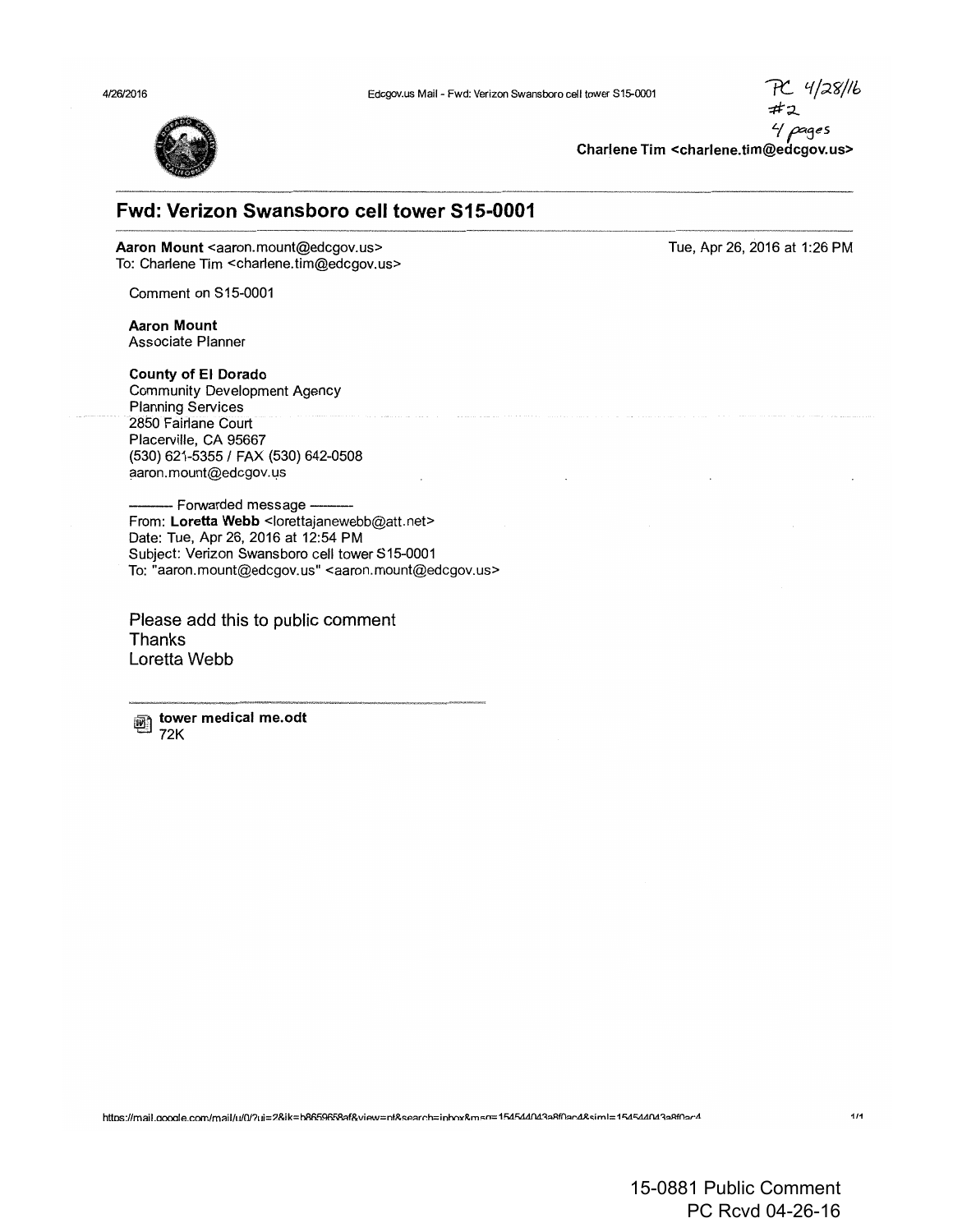April21, 2016 Community Development Agency County of EL Dorado 2850 Fairlane Court Placerville, Ca. 95667

Attn: Aaron Mount, Associate Planner S15-0001/Swansboro Verizon Cellular Tower

On Aug. 13, 2015 I addressed this commission. I stated that I was under my doctors care and taking medication for stress caused by this proposed Verizon Cell Tower. The response from the Verizon representative Steve "lets get the emotion out of it". "Some of these emotions are over blown".

I now am under the care of a psychiatrist, diagnosed with sleeplessness, depression and anxiety due to the event of this proposed Verizon Cell Tower.

On Aug 13, 2015 This planning commission requested Verizon do another alternative site analysis. At this point I felt this nightmare was over. Within a few days all my symptoms disappeared.

It was around the middle of Dec. 2015 I noticed people lingering around across the road from my home. I asked one person what was going on and she said she was conducting studies for the cell tower. I asked where the cell tower was going and she showed me. This proposed Verizon Cell tower was now moved from across the street from my neighbor to an area across from my home on the same property as the original site. (within 250 ft. of my front door). I was once again horrified and in fear for our lives. Within a short time all my symptoms came back with a vengeance.

I am 77 years old. Up until the event of this proposed Verizon Cell Tower I have been extremely healthy for my age. (example: I could use a weed eater to clear approximately 2 acres of my property on a hill without a problem etc.) Leading up to this event, the only medications that I took was an occasional antibiotic and medication when I had a migraine once or twice a year. All my life I have been a happy go lucky person. I just want to be myself again. **STRESS KILLS.** 

The stress caused by the fear for myself and family from this proposed Verizon Cell Tower has caused me much pain and suffering. I would not wish this on my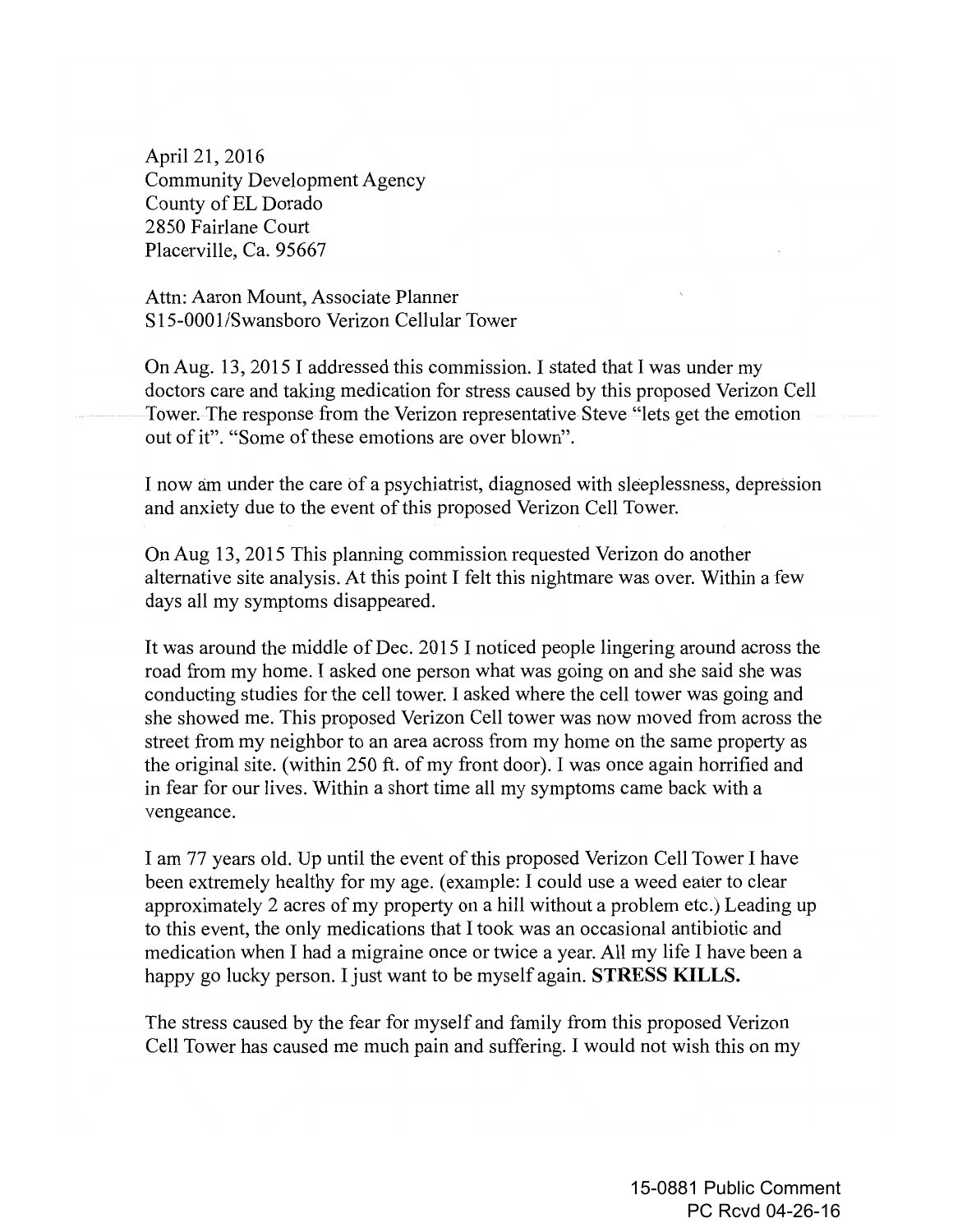## worst enemy.

I wake up in a sweat and terrified having nightmares about this proposed Verizon Cell Tower. (the tower is falling causing a fire trapping my family on the hill, lightening struck the tower it fell and exploded, the debris fell on my house and it burned to the ground, someone is stealing gas from the generator I walk out side and see them, they chase me, I am running running for my life).

My mind is constantly spinning, spinning, spinning fearful thoughts about this proposed Verizon Cell Tower.

I sit down to watch TV and relax. Soon my mind is spinning spinning again with fearful thoughts about this cell tower.

I have lost all desire to do anything inside my house or outside, whats the use my dream and enjoyment is shattered.

I now have migraines 4 and 5 times a month.

My energy level is way down. I have to force my self to cook dinner then I burn it, or forget about it and mess it up, my mind is spinning spinning.

I always loved to cook now I screw it up. My husband is handicapped and needs a special diet for COPD and Diabetes. Low salt, no sugar. I have been able to keep his condition under control (planning and home cooking meals) until the event of this proposed Verizon Cell Tower. Now we eat a lot of processed foods, TV dinners, etc. as I just can't function like I should. My husbands feet and legs are now swollen again caused from a bad diet. I just can't keep up with it anymore. My inability to function is going to kill my husband of 59 years. This proposed tower needs to go somewhere else so I can once again function to help my husband live a better life.

I can't make decisions, I get upset and cry easy. I blow up and yell at friends and family.

Things just blurt out that I really don't mean.

I now have no desire to take care of my garden or my fruit trees or anything else for that matter.